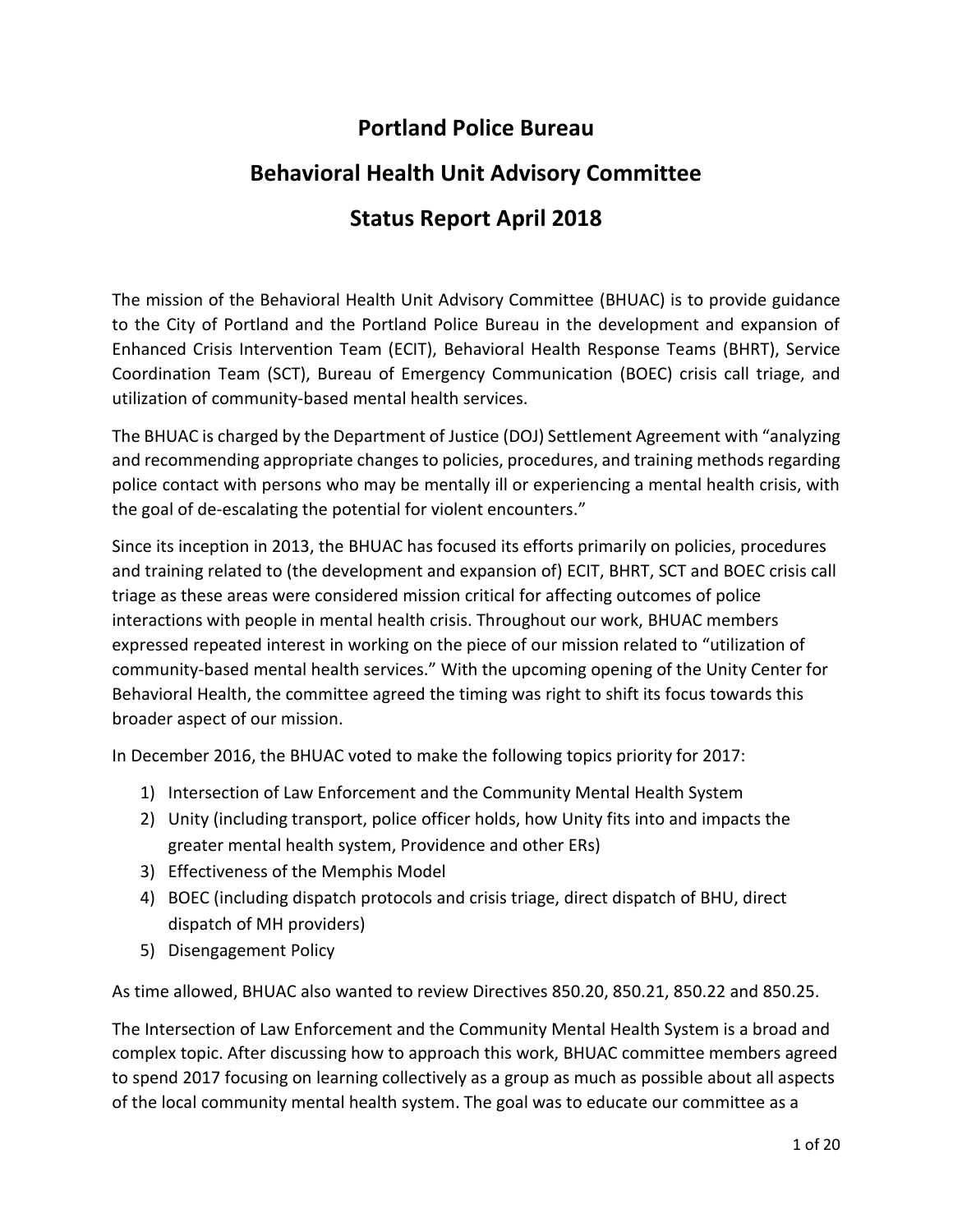whole and then determine where and to whom it made sense for the committee to make informed recommendations.

Between January 2017 and January 2018, the BHUAC had presentations and discussions on the following topics:

- Behavioral Health Response Teams (January 2017)
- Supportive Transitions and Stabilization (STS) Program (February 2017)
- Multnomah County Mental Health and Addiction Services Division: Multnomah County Adult and Juvenile Mental Health Systems of Care (March 2017)
- Mental Health Providers: Cascadia Behavioral Health and Central City Concern (April and May 2017)
- Bureau of Emergency Communications: Training, Dispatch Protocols, Crisis Triage (May, July and August 2017)
- Joint Office of Homeless Services (June 2017)
- Unity Center for Behavioral Health (July 2018)
- Directive 850.20 Training Division Scenario Presentation (August 2018)
- Multnomah County Sheriff's Office: Jail Diversion Pilot Program in partnership with Cascadia Urgent Walk-In Clinic (August 2018)
- Peer Support Specialist Panel (September 2018)
- ECIT Officer Panel (October 2018)
- Directives 850.22 and 850.25 (December 2017)
- Multnomah Intensive Treatment Team (January 2018)

In the attached appendix, there is a summary of the findings, learnings, barriers/gaps and strengths and lessons learned by the BHUAC based on these presentations. This information is reported in the minutes submitted monthly but is consolidated in the appendix for easy review.

### **January 2017 – March 2018 BHUAC Recommendations**

Because of the shift in the approach to the work, the BHUAC did not have as many recommendations as in previous years. Following is a summary of the recommendations made by the BHUAC between January 2017 – March 2018:

### **BHUAC Bylaws**

The BHUAC voted to approve the following changes (underlined) to the BHUAC Bylaws:

### Article 3:

The Behavioral Health Unit Advisory Committee membership is established and maintained solely by the Portland Police Bureau with input from the BHUAC Chair and shall include representation from…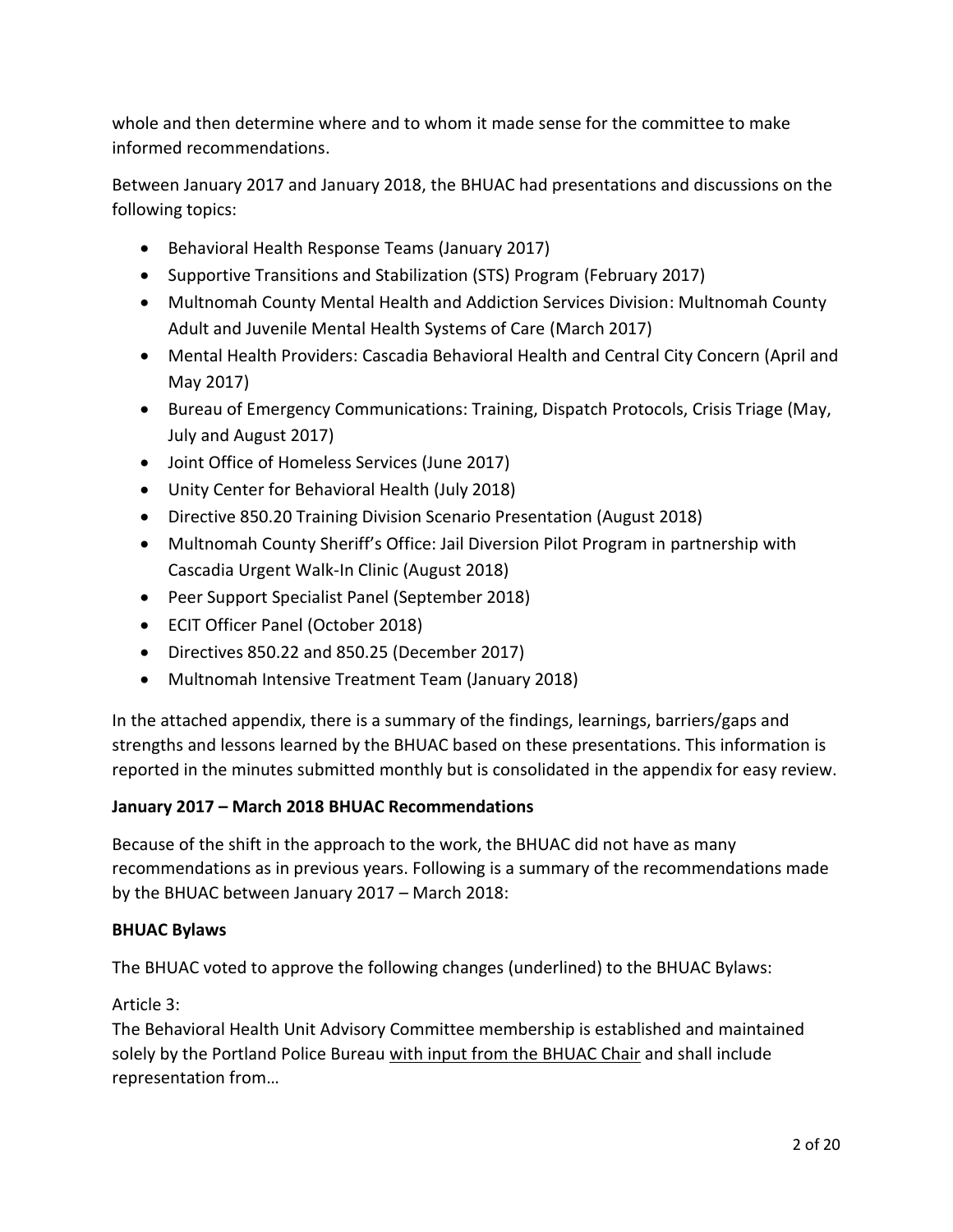Article 4:

Committee members shall serve for two years and may be appointed for an additional two-year term.

It shall be the responsibility of the Behavioral Health Unit leadership with input from the BHUAC Chair to select a replacement member.

### Article 5:

The Chair term shall last two years and may be appointed for an additional two-year term.

Article 6:

A simple majority of the BHUAC's voting membership shall constitute a quorum.

Article 7:

The BHUAC Chair will submit a monthly report including any recommendations made by the BHUAC. The BHU Lieutenant will forward the monthly report to the appropriate parties as described in the Settlement Agreement and respond to the committee in writing regarding each recommendation.

### **Fall 2017 In-Service Training Scenario**

The BHUAC voted to recommend approval of the Fall 2017 In-Service scenario as presented with the following two notes to be reviewed during the post-scenario debrief:

- o Mental Health crisis is not dependent on diagnosis.
- o Ensure the roll players participate in the debriefing process.

### **BOEC Crisis Call Triage**

After providing advice and multiple reviews of BOEC's revised mental health crisis call triage process, BHUAC agrees BOEC is doing effective crisis call triage and utilization of resources. Therefore, the BHUAC does not recommend revising policies and protocols to directly dispatch BHRTs, NGOs or community-based mental health providers.

### **BOEC Direct Dispatch to Non-Emergency Services**

BHUAC recommends the issue of direct dispatch to non-emergency services be added to the list of topics for the City and the DOJ to discuss for a potential amendment and to explore alternatives to the "second part" of Task # 113.

### **PPB Directive 850.22 Police Response to Mental Health Director's Holds and Elopement**

After reviewing PPB Directive 850.22, BHUAC recommends clarifying the definition of director so that it correctly identifies as the person who can write a directors hold the director or a designee of the director, not any director of a mental health program. Using Multnomah County's definition of "Director" and "Director's Designee" would provide sufficient clarity.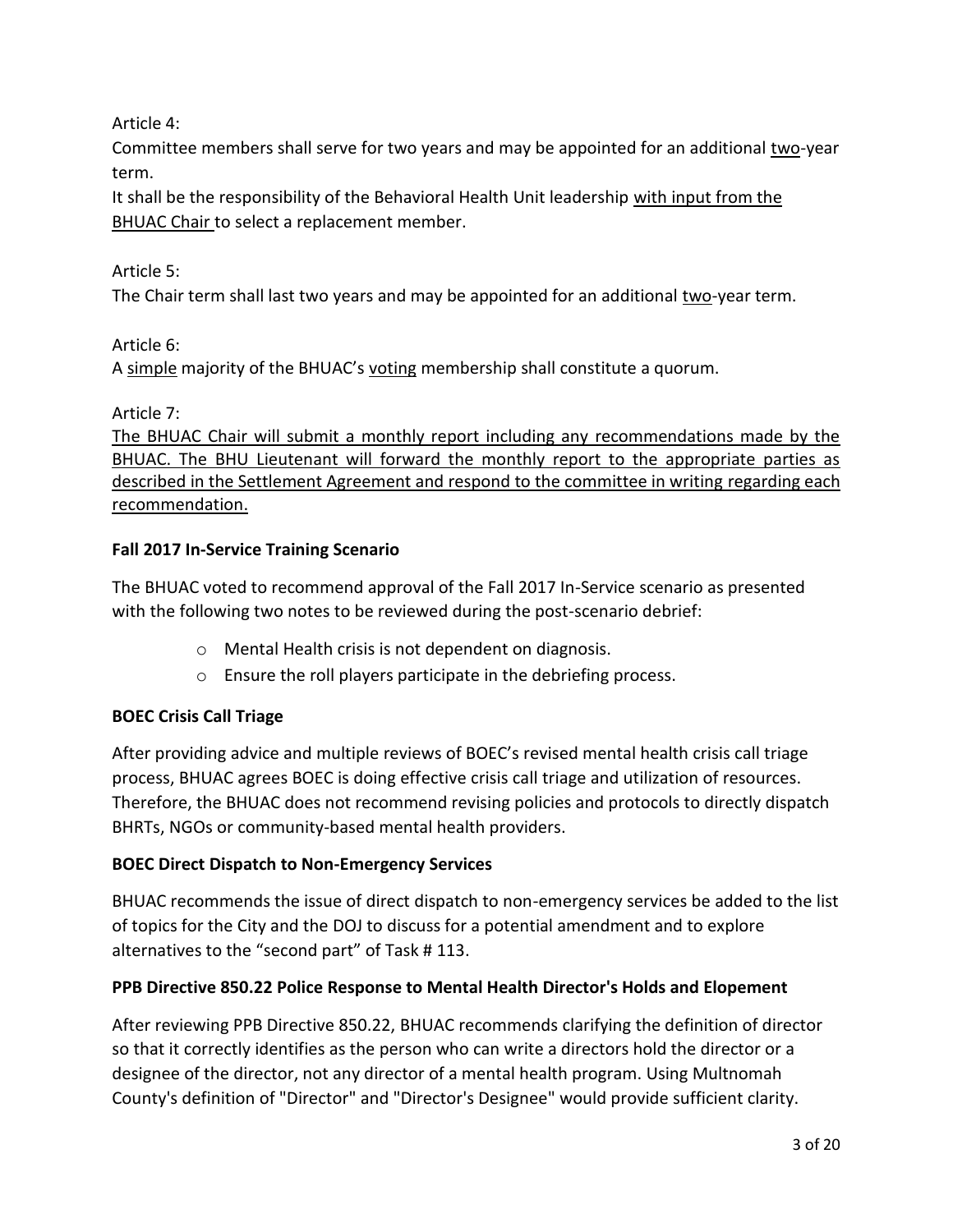Under Policy Item 3, BHUAC recommends changing "manage custody" to "manage a person in custody" to read, "A member's ability to manage a person in custody in a safe, constructive, and humane manner is of critical importance to the involved person, the involved person's support system, community members, mental health providers, and the Police Bureau. Member shall treat the individual with dignity and compassion at all times."

### **PPB Directive 850.25 Police Response to Mental Health Facilities**

BHUAC recommends greater consistency and clarity throughout the directive in the terms used to describe mental health facilities. There seems to be a distinction at various points in the directive between facilities that are secure/non-secure, designated/non-designated, adult/nonadult and residential/non-residential. Our suggestion is that there be independent definitions for facilities that are "secure", "designated", "adult" and "residential".

Further, it appears that despite the application of the directive's policy section to all mental health facilities, there is no guidance for officers where the facility is non-designated or nonadult or non-residential. Therefore, BHUAC recommends procedures be added that describe police response to other mental health facilities referenced in the directive, including mental health facilities that are not designated residential sites, and also mental health facilities that serve people under the age of 18.

### **BHU SOP**

When the BHU SOP is up for review, the BHUAC would like to add the following recommendation: "Any sustained force complaint is strong reason against acceptance into the ECIT program."

### **Annual In-Service Training for 2018**

The BHUAC approved the Annual In-Service Training for 2018 as presented at this meeting.

### **Mental Health and ECIT Dispatch Protocol**

The BHUAC approves amending the Mental Health and ECIT Dispatch Protocol to include "The subject's behavior is escalating the risk of harm to self or others" as a priority for dispatching ECIT officers.

The BHUAC recommends the COCL, working with behavioral health and advocacy organizations, interview community members who have had direct interactions with ECIT officers since the implementation of the Mental Health and ECIT dispatch protocol, prior to the COCL next report.

### **PPB Strategic Planning for ECIT**

The BHUAC recommends the Portland Police Bureau develops a strategic plan in conjunction with feedback from ECIT officers and the community that:

1) improves ECIT officer recruitment and retention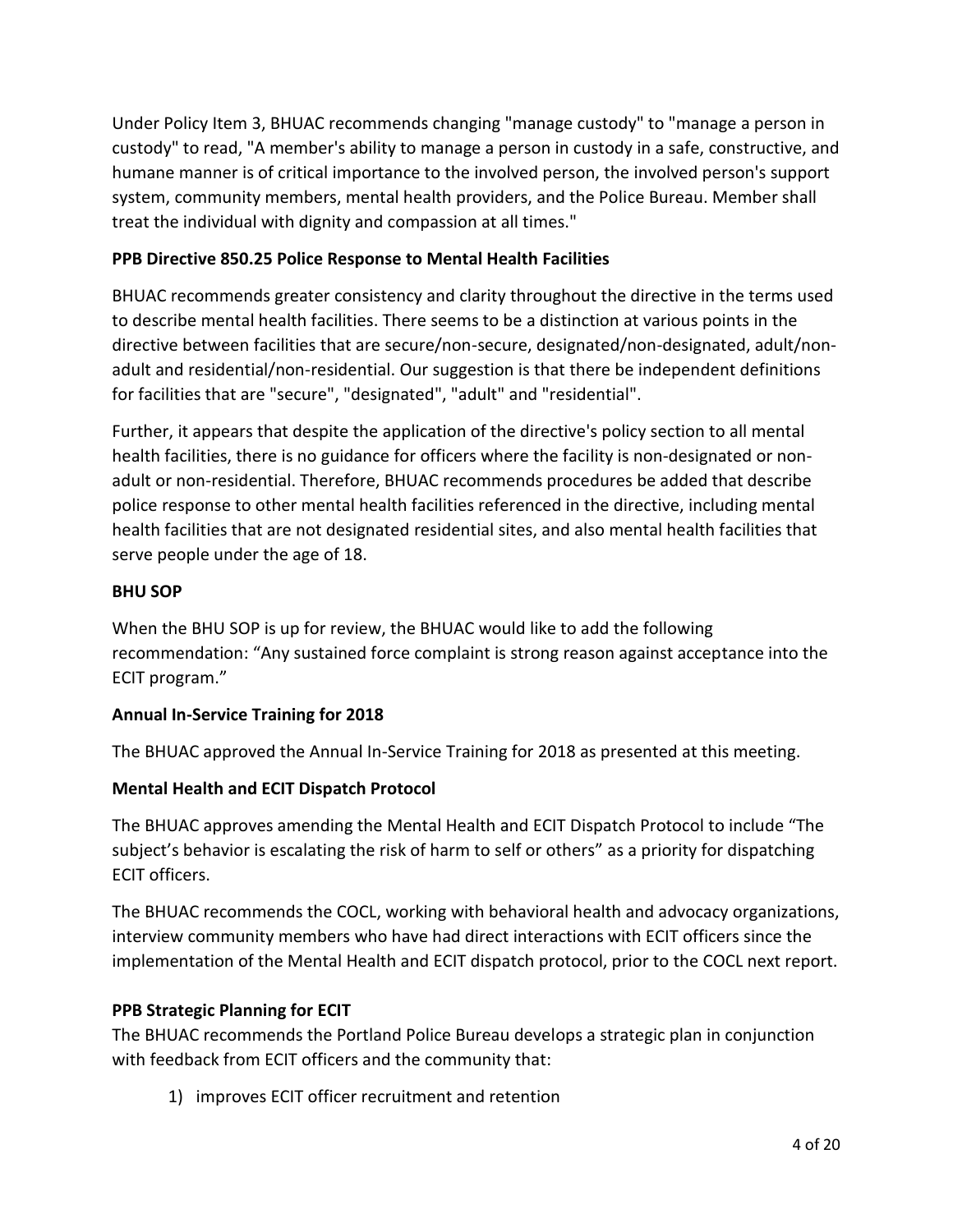- 2) increases ECIT officer availability and
- 3) promotes community engagement

For example, one option to explore would be having ECIT officers available precinct wide and not assigned to a particular district.

### **Reviewing Our Process**

In February 2018, the BHUAC reviewed the previous year's work as well as the approach and the process. Overall, members expressed appreciation of the education component of 2017 and learning more about the intersection of law enforcement with the community mental health system. Members wanted to take this knowledge, build on it and turn that collective wisdom into more action in 2018. Members discussed how this committee can have impact on other parts of the mental health system, including more intentionality about exchanging and sharing information with other committees whose work may overlap with BHUAC's focus.

Many of the topics we discussed in 2017 involve Unity, emergency services and other aspects of the community mental health system, including end user experience. One member described the last few years as a "seismic system change." Members wanted to make sure we have the right people at the table to have conversations that lead to better collaboration between systems and increase positive outcomes for end users of these systems.

### **Looking Ahead**

BHUAC agreed on the following topics for review and consideration for the rest of 2018:

- Disengagement policy and practice (including impact in the field)
- Transporting people in mental health crisis to Unity and Providence
- Gaps education, systems, communication, what is the role of PPB/BHU/BHRT/ECIT?
- Work Group identify "big picture issues" then problem solve, invite subject matter experts and other key stakeholders, share solutions.
- Creation of a tangible document/take away to share with community partners (re: holds, transportation, emergency services, roles, directives, etc.)
- Americans with Disabilities Act and how it affects the work of BHU
- Substance Use Disorder and Dual Diagnosis
- Multnomah County Commissioner Sharon Meieran and the Multnomah County Mental Health System Analysis
- Multnomah County Mental Health Court
- Multnomah County Local Public Safety Coordinating Council (LPSCC)
- State Mental Health System (as it relates to or impacts the Multnomah County MH system and including the metro area Behavioral Health Care Collaborative)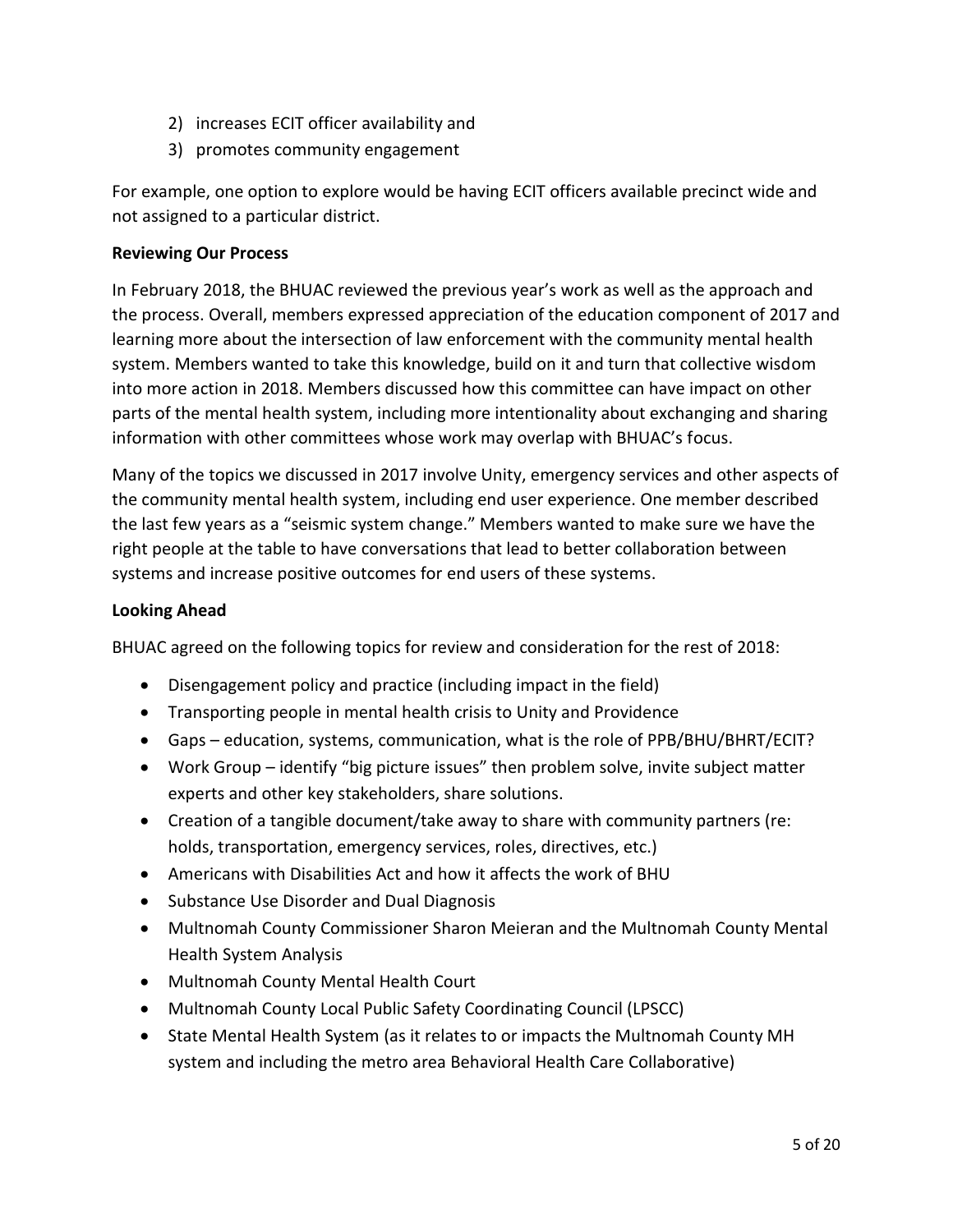Review of Directive 850.20 before the review process is opened so any future recommendations can be submitted during the open review period. How does this policy work in actual practice? How does the definition of mental health crisis affect interactions between PPB and mental health providers?

In March 2018, the Chair of the BHUAC announced the addition of new committee members, including representatives from Unity Center for Behavioral Health, AMR emergency services, HealthShare and Multnomah County's Office of Consumer Engagement. As these key new members come on board, the BHUAC will continue to focus its work on the greater system issues that directly impact interactions between people in mental health crisis and the police.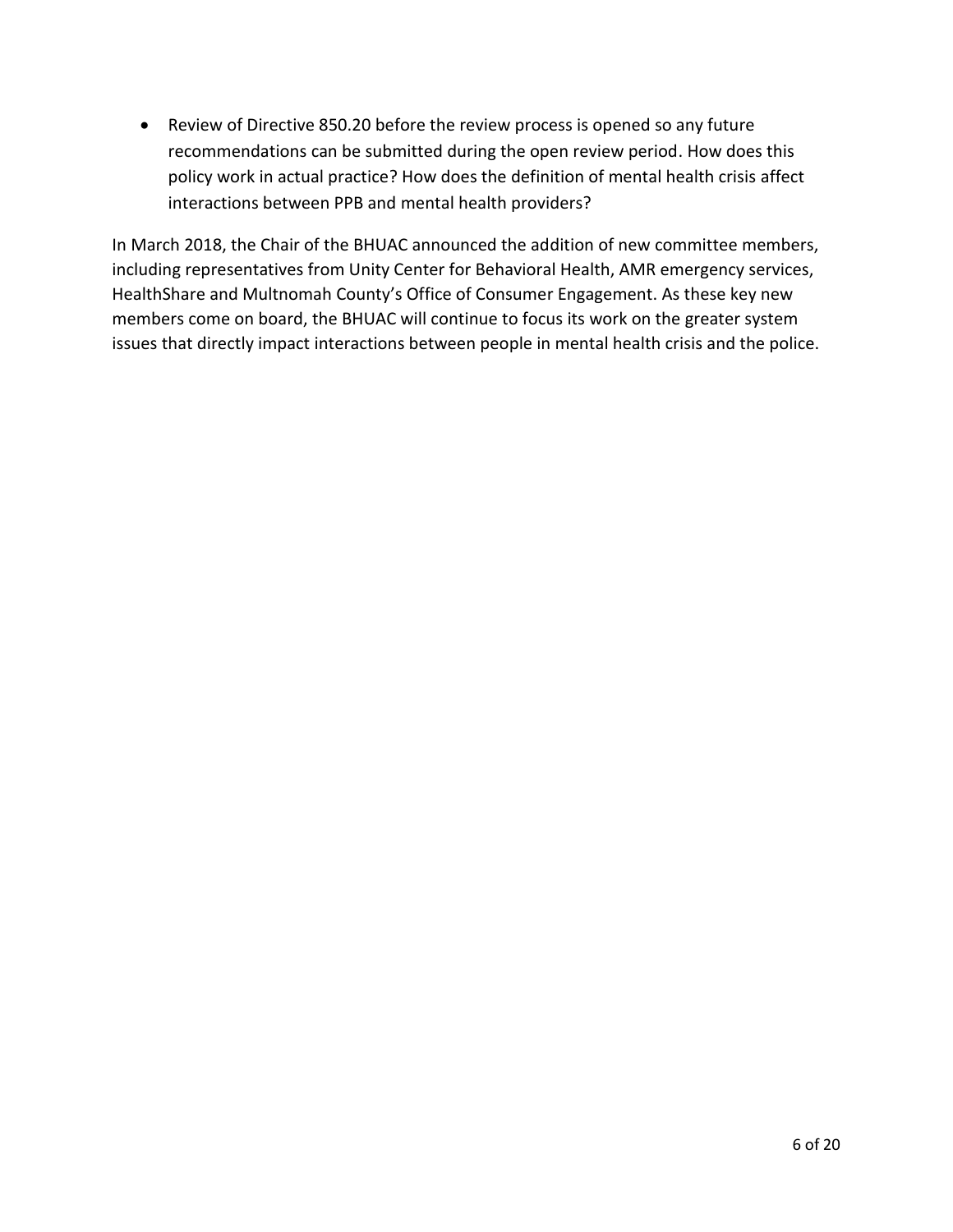# **Appendix**

In this appendix are the findings, learnings, barriers/gaps and strengths and lessons learned by the BHUAC based on the presentations since January 2017. This information is reported in the minutes submitted monthly but is consolidated here for easy review.

## **Behavioral Health Response Teams (January 2017)**

The following barriers to or gaps in services were identified during the BHRT presentation:

- 1) Working with people who only have Medicare because many providers do not take Medicare
- 2) Length of time from engagement to receiving actual services is too long: if a person is open to engaging a provider, they need to enroll with the agency and a particular program or service. That agency or organization needs to do its own assessment of what the person wants and needs. This process can take a while and in the meantime, the person may get worse or lose interest or be difficult to find once a program opens up.
- 3) Long waitlist for housing and treatment beds
- 4) Most people served by BHRT need a service provider to come to them. Providers need to start with engagement first and not show up with forms to be completed.
- 5) People don't want services at all or they don't want the ones available.
- 6) More dual diagnosis treatment options and services are needed, including the number of spaces available and timing/quicker access.
- 7) Difficult to find peer support service for someone who isn't enrolled in an agency.
- 8) More services are needed for people with both mental health issues and intellectual disabilities or mental health issues and Traumatic Brain Injuries (TBI).
- 9) Providers may not accept certain clients that are not an exact fit for a particular program even though they might benefit or be very successful in the program because it impacts fidelity scores.

### **Supportive Transitions and Stabilization Program (February 2017)**

Based on the presentation re: the Supportive Transitions and Stabilization (STS) Program, we captured the following identified barriers in the mental health system:

- 1) **Insurance** Individuals may be prescribed medication when at the hospital or subacute, but upon discharge it is discovered the medication is not covered by their insurance. Switching medication increases risk of crisis.
- 2) **Navigation vs. Networking** Navigation of the mental health system is challenging/confusing and the wait time for services is too long. In order to get services for individuals, it is based more on networking. Services should be available to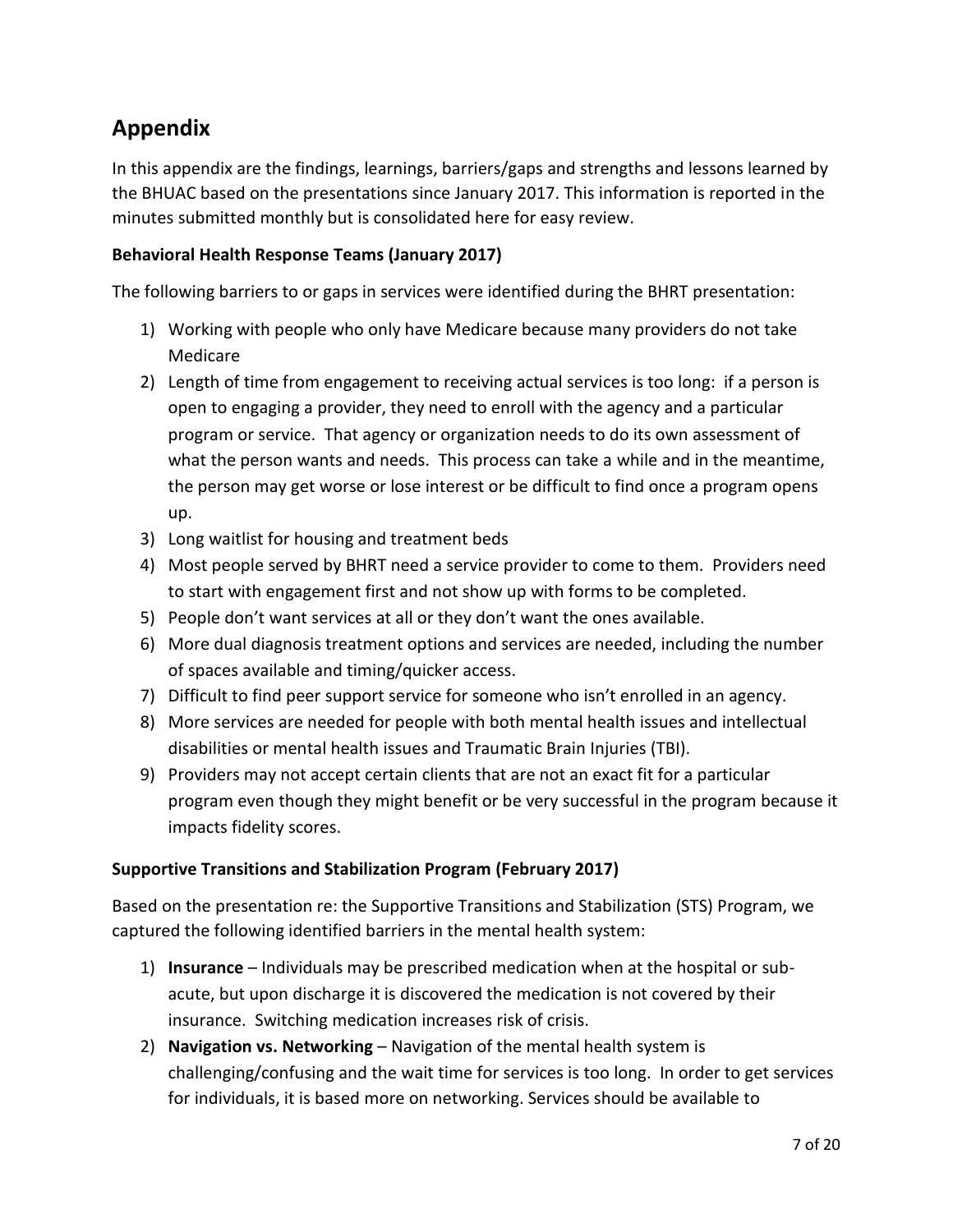individuals in the moment and not based on, "who you know." Networking only works for individuals who are connected to support or case management.

- 3) **Lack of housing resources** Individuals may be denied access to housing because they do not meet "chronic homelessness" criteria, they are not dual-diagnosed, their mental health is not acute enough, and/or they do not identify as having a mental health diagnosis.
- **4) Lack of coordinated care** Individuals need long-term support because homelessness and mental health are not the only barriers. For long-term success and stability, many individuals need intensive case management to teach life skills, medication management, track appointments, transport to appointments, secure income/pay bills. The system is not set up for long-term care and wrap around services.
- 5) **Referrals** Some referral sources fail to divulge certain key factors in order to get an individual into services. This is not fair to the individual or program and it highlights the need for more resources.
- 6) **Access to sub-acute services** When an individual starts to decompensate, the program tries to find appropriate resources. On multiple occasions, the individual is unable to access sub-acute for a variety of reasons, which ultimately leads to further decompensation and the person either leaves the program or is terminated.
- 7) **Communication** If an STS individual does get admitted into the hospital or sub-acute for stabilization, STS staff will inform medical staff of a plan to return to program upon discharge/stabilization. Unfortunately, the individual is discharged without STS having knowledge and then the individual is at risk of returning to homelessness.
- 8) **Waitlist** STS only has 6 rooms available. This is not enough and is very challenging for someone to maintain on the waitlist. Typically if someone has to wait more than 2 weeks, they give up and, "fall through the cracks," again.
- 9) **Detoxification** We are seeing an increased use of benzodiazepines, especially used while in Medication Assisted Treatment, which can be lethal. There are no options for our individuals to safely detox from benzodiazepines, because of the liability issues.
- 10) **Education** There is a lack of education about an individual's specific diagnosis. There is power in knowledge. This is much different from addiction treatment, which emphasizes education as a key to recovery/change. Committee members also commented there is misinformation among mental health professionals and the continued stigma of having a mental health diagnosis.

Aspects of the STS Program that are working well:

- 1) Utilizing Project Respond to assess an individual while in the program.
- 2) Coordination with jail mental health in order to assess and transport directly from jail to the program without interruption of services.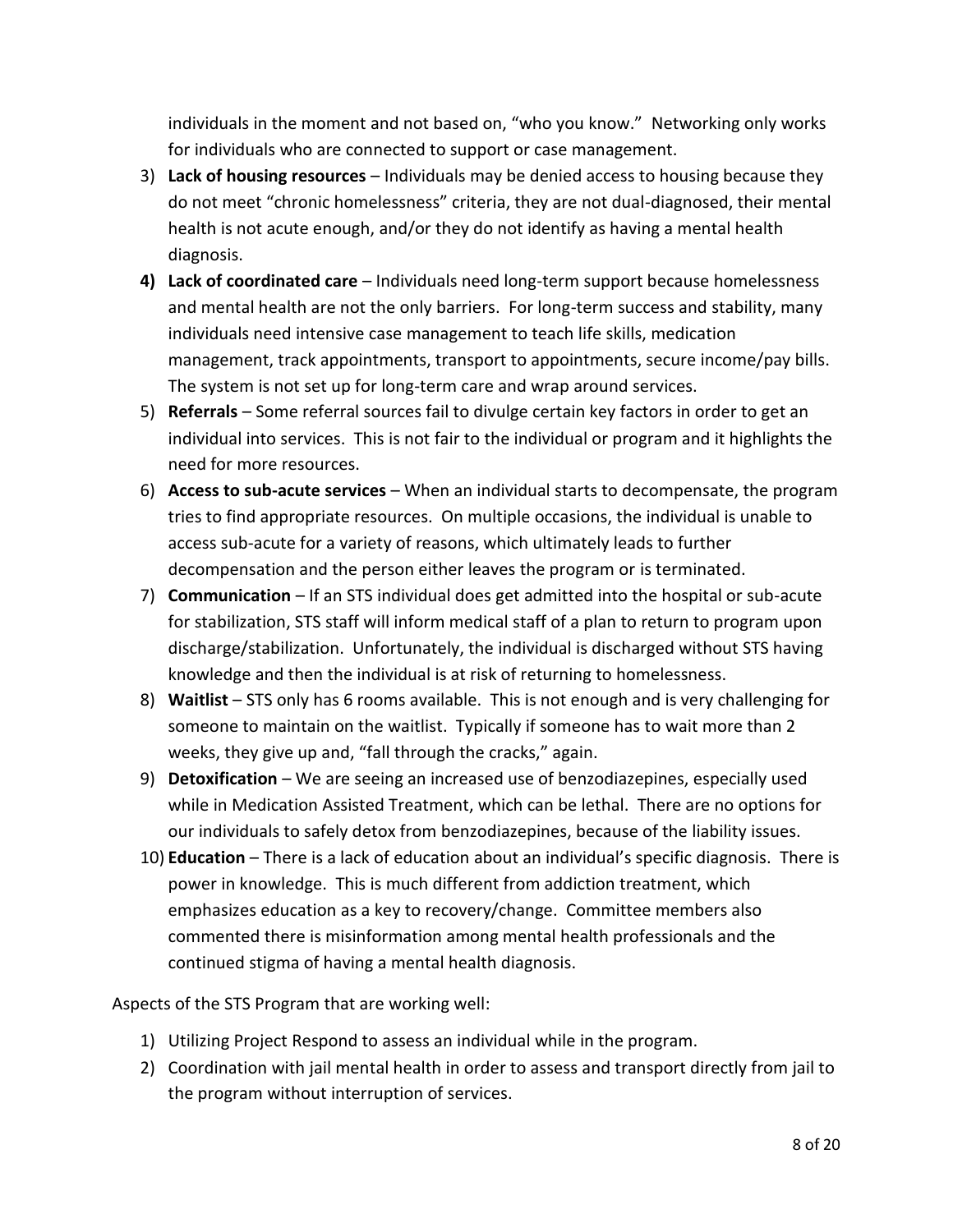- 3) Educating DAs and Fire Marshalls about the barrier that Arson charges have on an individual and their future housing options.
- 4) The Behavioral Health Response Teams building rapport with the individual, connection to the program, and continued support of the individual while they are in the program.
- 5) Access to outpatient services and self-sufficiency programs within Central City Concern.
- 6) On-site Housing Specialist working directly with individuals to decrease housing barriers and identify appropriate housing. The program also has access to Shelter-plus-Care vouchers, as long as the individual meets criteria.
- 7) Continuing to offer support once an individual transitions from STS to another program or housing. STS staff understand the importance of continuing the relationship and services, since most transitions lack the intensive care that is needed.
- 8) Increasing support and education for individuals connected to Medication Assisted Treatment.

Ideal housing would be a co-located, longer term transitional/permanent housing with intensive case management and peer mentors, staff available 24/7, support to build life skills and continue to work on breaking down barriers. For example, an individual can be in Service Coordination Team services for two years, which include low-barrier housing, alcohol and drug free housing, intensive case management, employment/income support, peer support, help with legal barriers, housing barriers, and continue all services once they move to permanent housing. It is expensive up front, but leads to long term success and not returning to the criminal justice system.

# **Multnomah County Mental Health and Addiction Services Division: Multnomah County Adult and Juvenile Mental Health Systems of Care (March 2017)**

Based on the presentation re: Multnomah County Mental Health and Addiction Services, we captured the following identified barriers in the mental health system:

- 1) **Mental Health Shelter** There is need for a mental health shelter that would be open 24/7 and provide medication support and meals. It would allow mental health professionals to engage with the individuals in the shelter and refer or connect people with treatment and other services. 60% of the folks going through Unity are homeless.
- 2) **Affordable Housing**  Due to affordable housing shortages, people served by the County's Residential Services are often reluctant to leave even after they no longer need the additional services provided by these programs. That results in long wait lists for Residential Services, which in turn makes it difficult to transition people from higher, more restrictive and more expensive levels of care such as the Oregon State Hospital. The systems gets backlogged and people get stuck in inappropriate levels of care, often to the detriment of their health. There is a need to move people through these residential programs (once they are ready) into more permanent housing so that more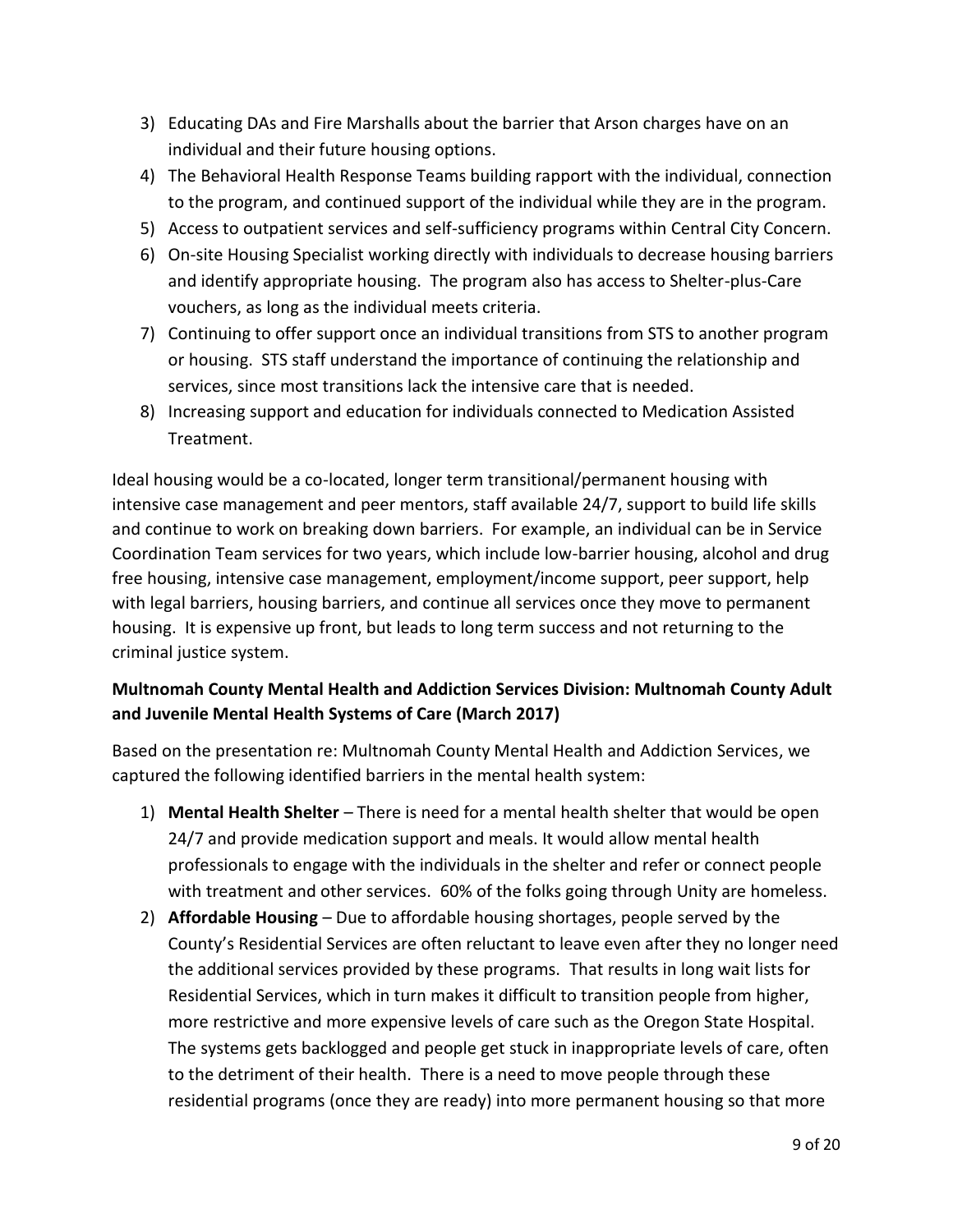people can ultimately be served. There is also a need to ensure we are providing people the right treatment at the right place at the right time.

## **Mental Health Provider Agency Overview: Cascadia Behavioral Health and Central City Concern (April 2017)**

Beth Epps, Chief Clinical Officer at Cascadia Behavioral Health, and Kathleen Roy, Director of Mental Health Services at Central City Concern, gave presentations about their organizations. (See April 2017 BHUAC Meeting Minutes for greater detail about those presentations.)

Discussion Summary (discussion held in May 2017)

- Having good care coordination is the key indicator to increasing positive outcomes for people with mental health issues.
- We are collecting a lot of information but systems are still very siloed.
- Navigating our mental health system is very complex, however resources like "211" and "Care for Us" and the Multnomah County Crisis Line can assist people and help connect to services.
- Mental health resources and services are not consistent across provider organizations and are impacted by insurance and program limitations and requirements.

### **Bureau of Emergency Communications: Training, Dispatch Protocols, Crisis Triage (May, July and August 2017)**

BOEC's Spring 2017 In-Service Training Successes:

- Hearing about lived experiences from peers
- Hearing peers' perspective on what they want to hear, what they need and/or how they want to be treated when they call 911
- Engaging topics and speakers
- Clear objectives that were easy to communicate to different speakers
- Reinforced active listening skills
- More conversational than lecture which helped the learning process and participation goals
- Increased participation in facilitated scenarios
- Participants shared their own stories involving mental illness
- Deeper understanding of trauma
- Feedback indicated that people wanted more training
- Great feedback in reviews

Melanie thanked BHUAC members Leticia Sainz and Janie Marsh for their help and the time they volunteered to make BOEC's In-Service training a success. Having ECIT officers present was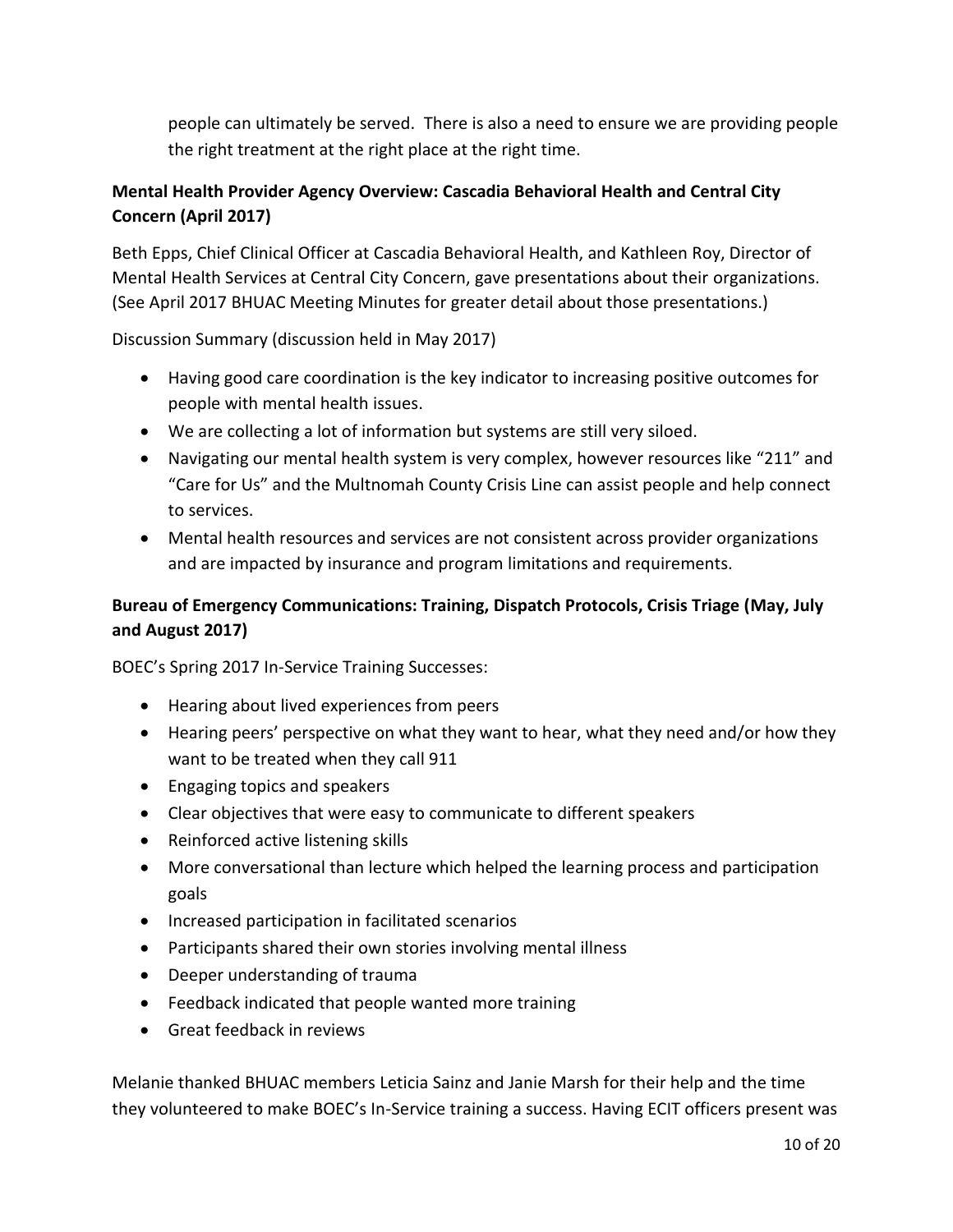also very helpful. It allowed the call takers to connect with those who are on the other end of the phone. It helped them understand where they fit in the system and understand more of the resources available to the caller once they were off the phone with the call taker.

What's Next for Future BOEC CIT In-Service Trainings:

- Redesign 16 hour course for new staff
- Vital to have peers and mental health professionals involved in the training
- Invite DOJ and COCL to review August training
- Develop 1 hour Continuing Education Development (CED) for follow-up and review of CIT course

The BHUAC discussed challenges to the DOJ recommendation of direct dispatch to BHU's BHRTs, Project Respond or any other or community-based mental health professional and are summarized below:

- There needs to be clinical-level triage and assessment done on calls to decide what happens next. BOEC does not have access to the databases that health care professionals use and 911 does not have the time, capacity or skill set to assess someone in mental health crisis.
- The main role of a Project Respond clinician on a mental health crisis call is to facilitate holds. Project Respond does not have the capacity to respond to all nuisance calls.
- The State of Oregon would need to change state laws in order for BOEC to direct dispatch to Project Respond or any other community-based mental health professionals.
- Project Respond is part of Cascadia Behavioral Health, a separate entity not subject to the DOJ Settlement Agreement. Cascadia would have to make the decision to let BOEC dispatch their employees and manage their workflows.
- BHRTs do not have the capacity to respond as a mobile crisis unit but are focusing efforts upstream on preventative efforts for high-risk individuals to keep them from future crisis situations.
- The "second part" of Task 113 seems to be asking BOEC and NGOs to have people, information and resources they do not have.
- The "second part" of Task 113 would divert the role of BHRTs away from prevention, which the BHUAC believes is highly important in keeping high-risk individuals out of crisis interactions with the police.

# **Joint Office of Homeless Services (June 2017)**

Mark Jolin, Executive Director of the Joint Office of Homeless Services, gave a presentation on the housing crisis facing the city of Portland and Multnomah County. He provided an overview of the scope of the problem, factors that contribute to housing shortages, point-in-time counts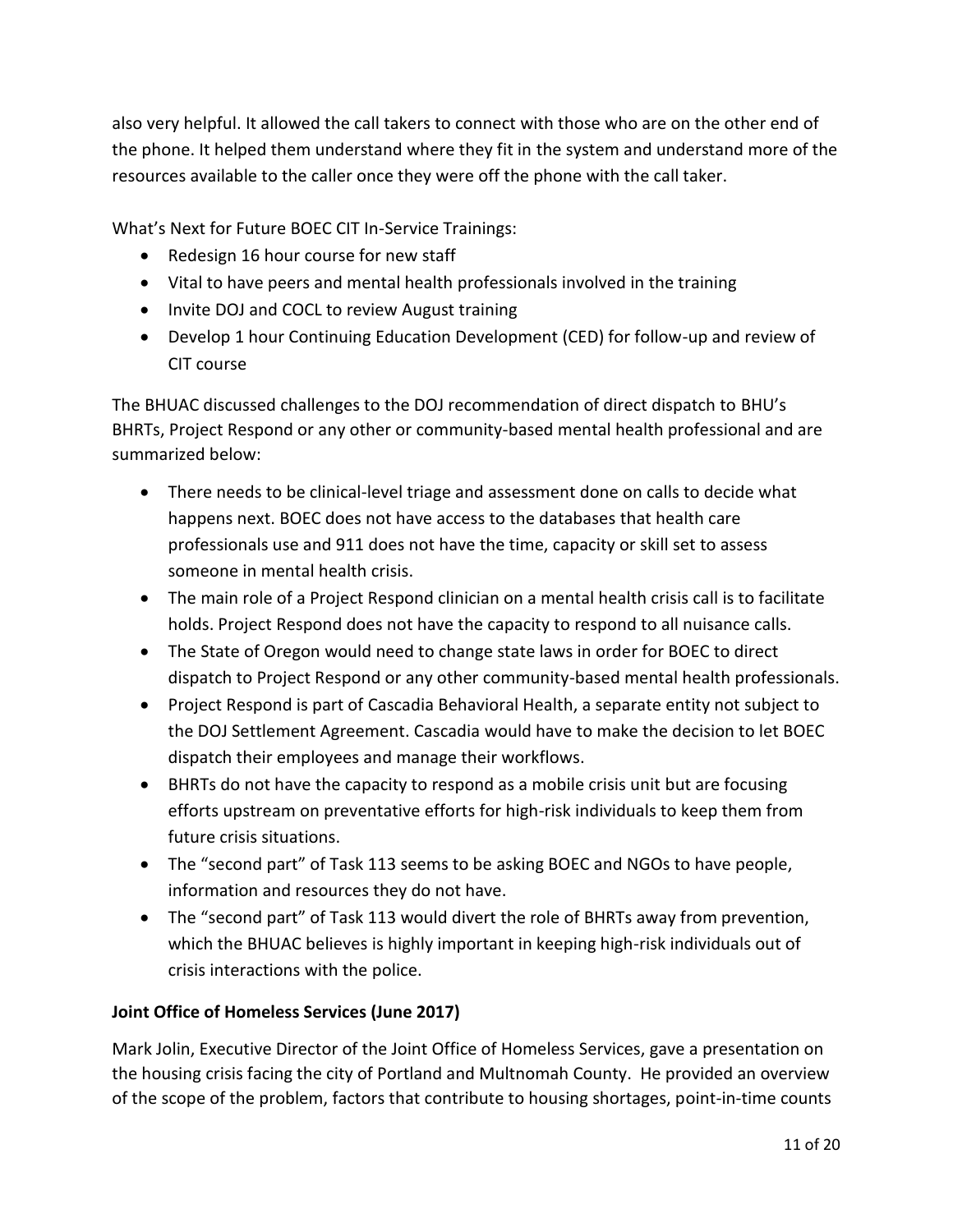and surveys, efforts by the City and County to work together to address short and long-terms housing needs, and what is needed to continue to reduce the number of homeless people in our community.

Following are highlights from the presentation and the ensuing conversation with the BHUAC members:

- The scope of the housing problem is enormous and driven by affordability and lack of income.
	- o In Multnomah County, 18,000 people receive Supplemental Security Income (SSI) which provides \$773 per month.
	- o On average, studio apartments in Portland rent for \$1,156 per month, 1 bedroom apartments for \$1,343 per month; 2-bedroom apartments for \$1,450 per month.
	- $\circ$  Rents have increased more than 60% in the last 6 years, while SSI has only increased by 20%.
	- $\circ$  There are 185,000 households making less than 60% of median income.
- The number of people who are struggling with both mental health issues and homelessness increased between 2015 and 2017.
	- $\circ$  70% of those who are chronically homeless have identified as having mental health, physical health or addiction issues.
- In terms of the total amount of people who are homeless, the overall number seems to have stayed flat, with an average of around 4,000 people in Multnomah County each year.
	- $\circ$  The chronically homeless tend to be most visible. Public conflict around tent communities, tent sleeping and parking RVs in public places has changed the perception of the crisis even though the numbers are fairly consistent.
- Every two years, Multnomah County and the City of Portland conduct Point-In-Time (POT) Counts surveys to get a better understanding of the issues, gather trend data and focus services
	- $\circ$  11.6% fewer people were counted as sleeping without shelter in this year's survey because of 600 new shelter beds
	- $\circ$  Survey included questions about migration. The actual numbers are still being complied but migration seems to have been small. Less than 20% of the homeless migrated here, and an even lower number of that portion migrated here because of the services provided. Many of them come here because they have family or a job offer.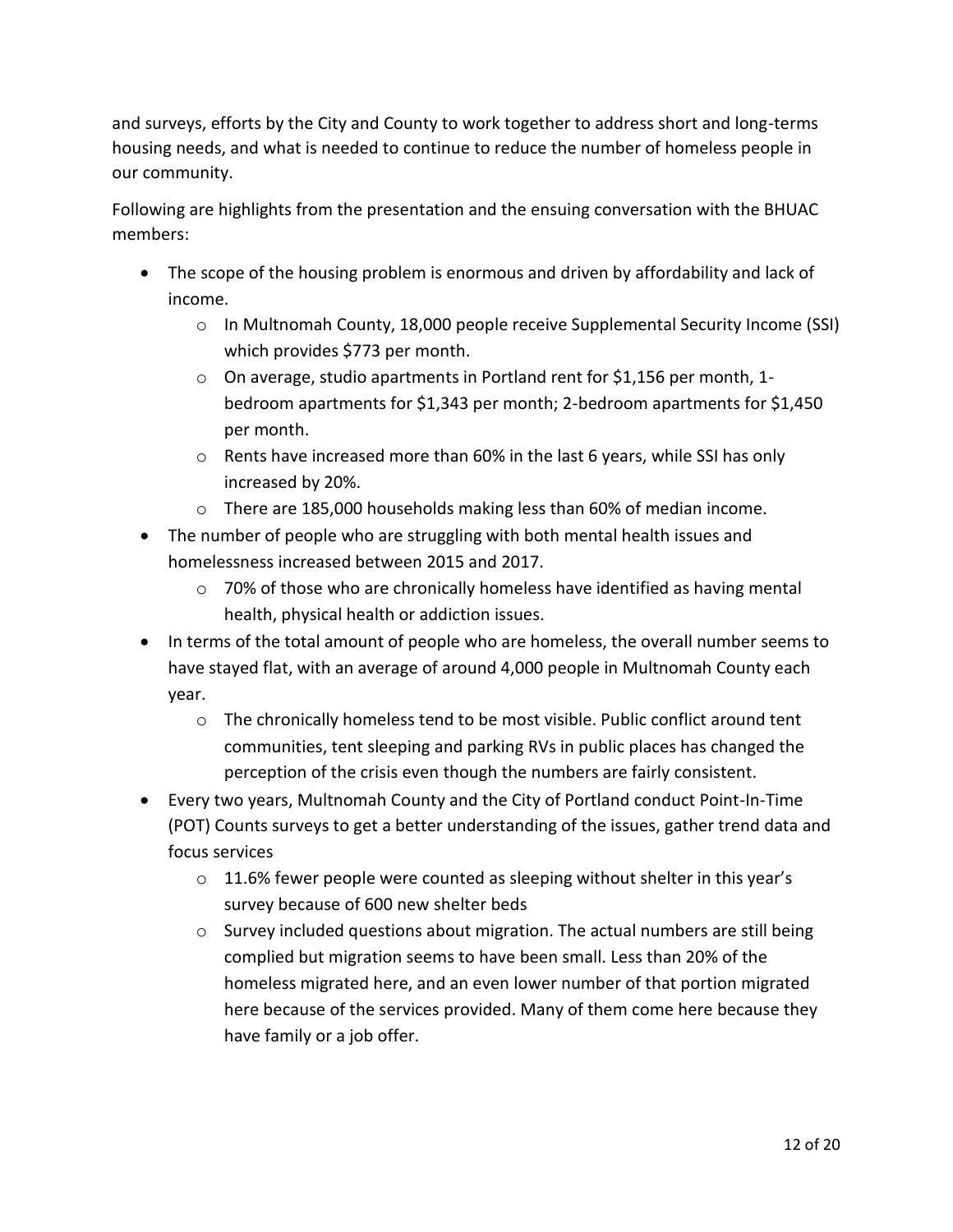- o Going to try and capture data points in next survey to better understand increase in number of people self-identifying as having disabilities and mental health issues
- o Difficult to capture couch surfing data. Communities of color tend to be under represented in POT counts and many move from relative's house to relative's house or double up
- Other factors contributing to the housing crisis
	- o Failure to provide affordable rent drives homelessness.
	- $\circ$  HUD changed the term of transitional housing (24 months) but you have to leave, HUD understood that when HUD pays rent they are now thought of as rapid rehoused.
	- $\circ$  There has been a decade long disinvestment by the Federal Government on low income housing. Many of the budgets are down from 2010, there are 40,000 fewer section 8 vouchers available.
	- $\circ$  The Oregon Health Authority has \$1.2 million to maintain the people currently housed who have persistent mental health issues. As rents increase, it becomes more difficult to house the same number of people.
	- o Failure to adequately invest in Community Based Mental Health & Addiction Services.
- Tax reform is needed
	- o As a country, we subsidize lots of housing through mortgage deductions. If we capped the eligible mortgage deduction tax at \$500,000, you could provide section 8 vouchers to everyone in need in the nation.
- What are the City and County doing?
	- o They have combined their efforts into one to create the Joint Office on Homeless Services.
	- o Efforts focus on prevention and housing placements
	- o Combines budgets and staff for efficiency
- A Home for Everyone (AHFE) is a community-wide plan and initiative and served over 25,000 people with some level of housing support services in year two of the initiative
	- o AFHE doesn't provide housing directly but manages the grants and other monies that come in and manages who gets the funds and how they are spent.
	- o AHFE is made up of 35 different coordinating people who meet every other month. Smaller groups work on various issues, such as housing, mental health and street living.
	- $\circ$  AHFE has an executive committee, including the Mayor, County Commissioners, the Portland Business Alliance and others who can direct/push agendas and allocate/guide funds.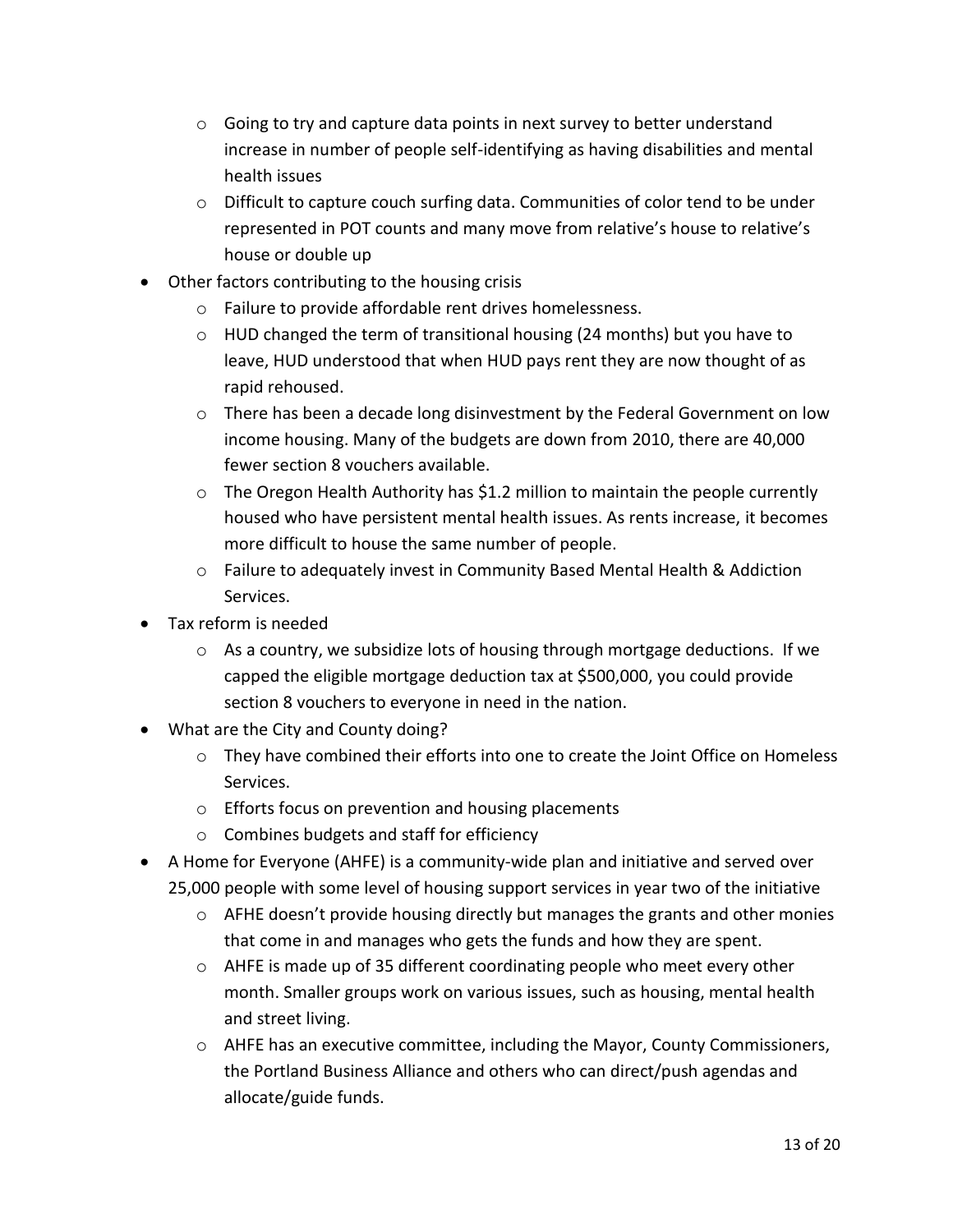- o AHFE funds different programs, outreach workers, street outreach and nonprofits.
- Prevention efforts
	- $\circ$  AHFE is trying to get everyone off the street by prevention and intervention by attempting to expand stabilization and placement assistance.
	- o The Joint Office now has \$50 million budget and 96% of that goes to nonprofits to get people housed.
	- o Aim is for prevention so less is needed for shelters. There are two new pilot projects to help prevent evictions and another to help pay for subsidized housing.
	- o "Flip the Script" with Central City Concern looks at people who could become homeless and attempts to get in front of them before they wind up on the street.
	- $\circ$  More supportive housing services are needed to help people with mental health issues be successful in their housing placement
- Outreach Teams
	- $\circ$  JOIN is an outreach program that focuses on homeless camps, including social workers from Project Respond, peer support specialists and psychologists.
	- $\circ$  Permanent supportive housing teams will work closely with outreach workers to help people with mental health issues.
	- o There will be mobile assessment to help find nontraditional homeless
	- o Increasing # of outreach workers from 10 -12 to 30.
- Shelters and Permanent Housing
	- $\circ$  \$15 million a year allocated for shelters, which will double the number of beds available.
	- $\circ$  All new shelters are 24/7. They are reservation based and that only applies to the year round shelters, not anything that opens for weather or during a temporary time.
	- o The challenge will be to cycle people out and into permanent housing. Engagement is necessary.
	- o The Royal Palm is no longer available, working on replacing it.
	- o Short term sheltering at motels is expensive.
	- o Unity has also talked about having permanent housing because so many of the people they see are homeless. They are looking at recuperative care.
	- o The Henry will be more permanent and 122 and Burnside building will be a new facility.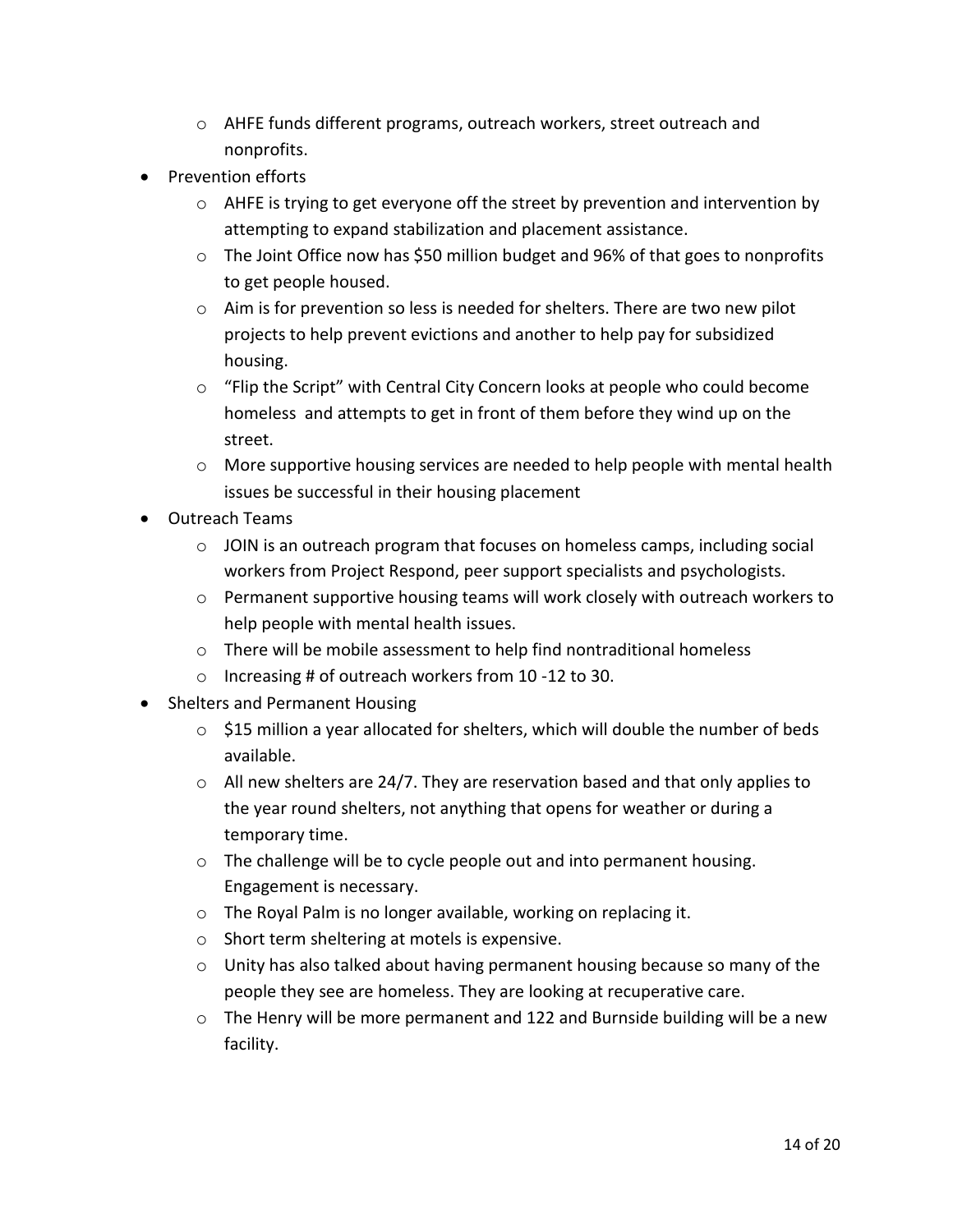- $\circ$  The big question that always comes up is "Where?" There is a domino effect when one building is redone or taken out of the equation. There is a push to put new units out there, but where?
- Funding
	- o Joint Office goes through both City and County budget processes. It's all public money. Working on the housing bond, construction tax and the State DOJ agreement. Federal funding is possible, but currently unknown.
- What is needed?
	- o Permanent Supportive Housing is needed
	- $\circ$  Study after study proves that permanent housing works and per person cost savings is around \$6,000 a person. Reduction of other services also happens.
	- $\circ$  Partnerships between law enforcement and outreach teams is needed and pushing everyone to a higher level of engagement is a must.

### **Unity Center for Behavioral Health (July 2018)**

Julianna Wallace gave a presentation on the Unity Center for Behavioral Health (Unity). Unity is a collaboration between Legacy, OHSU, Adventist Health and Kaiser to provide behavioral health crisis services to the region. Some of the goals of Unity are: providing 24/7 access to psychiatric care; using trauma informed care; implementing culturally competent care, including peer support; removing police from transporting people to its facility; and providing an alternative to jail.

Unity includes 102 in-patient beds (80 adult and 22 adolescent) along with Psychiatric Emergency Services (PES). The model also includes collocating services such as Lifeworks, Moda, Care Oregon and Hooper Detox on site.

Currently the average length of stay for people in the PES is 26 hours. Unity has noticed a higher number of walk in patients then it expected. EMS is not able to drop off at Unity 24/7. There were 796 total people seen in June. Out of that number 21% were admitted to in-patient beds.

Unity Presentation Follow-Up Discussion Summary (discussion held in October 2017)

The committee discussed challenges to the new transportation protocols for getting people in behavioral health crisis to Unity, including:

- Lack of training among emergency services staff around communication with people in behavioral health crisis and de-escalation skills
- Difficulty in transitioning from police to emergency services
- Need for strapping someone down fully in order to be transported by emergency services vs. being handcuffed in a police car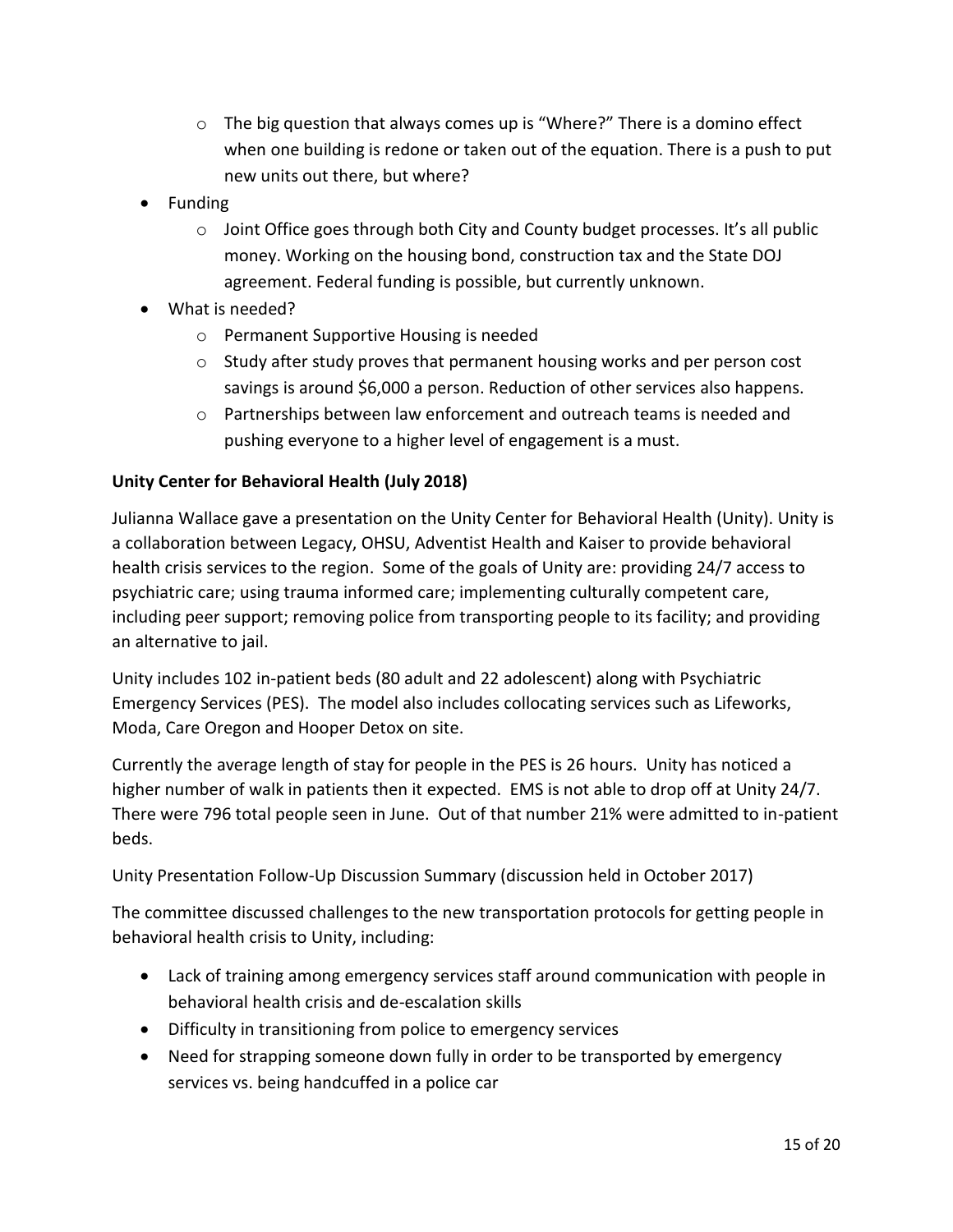- Some emergency services staff are being assaulted by more combative clients
- Lack of buy-in across the board by all emergency services staff re: new protocols
- Lack of clarity for who is responsible to go on and during calls
- Lack of input from emergency services about the rules that were adopted by the PPB
- Lack of option to go to the hospital or Unity on hold with a police officer
- If they are going on director's hold, they have to go via emergency services
- "The system" is used to police officers playing a certain roll during these calls, and it seems to be having issues adjusting to the change
- Does the person being transported end up with a bill? Who's paying?
- Data is being lost in transit. When the officer hands the client to the AMR employee, and then that employee hands the person to Unity, it's like a long game of telephone. Doctors aren't always seeing what the police officer saw. Emergency services is not willing to go to court to testify at hold hearings.

One member noted that AMR has to transport people in restraints on a gurney. This system is more hands on and possibly more traumatic than being driven to the hospital in the back of a police car. Another committee member noted the new transportation method was thought to be more humane than having a police officer do the transport. However, the restraint issue did not come up when the rule was written. Finally, one committee member suggested we invite a representative from the Unity Transport Group to attend a future BHUAC meeting and discuss these issues outlined above.

### **Directive 850.20 Training Division Scenario Presentation (August 2018)**

Lt. Leo Besner from PPB Training Division brought a scenario for the upcoming In-Service Training. They would like to have this scenario reviewed by the BHUAC so it can be used during the fall 2017 In-Service training. The scenario uses ROADMAP and covers Directive 850.20 Police Response to Mental Health Crisis and will last about 15-20 minutes. They are looking to have officers utilize ROADMAP during the scenario.

### ROADMAP stands for:

**R**equest specialized units **O**bserve or use Surveillance to monitor subject or situation **A**rea Containment **D**isengage with a plan to resolve later **M**ore Resources/Summon Reinforcements **A**rrest Delayed **P**atience (Use time and communication to attempt to de-escalate the subject)

This particular scenario is comprised of a Domestic Violence (DV) situation with a mental health (MH) component. Lt. Besner covered what the scenario entailed (In-Service has not occurred so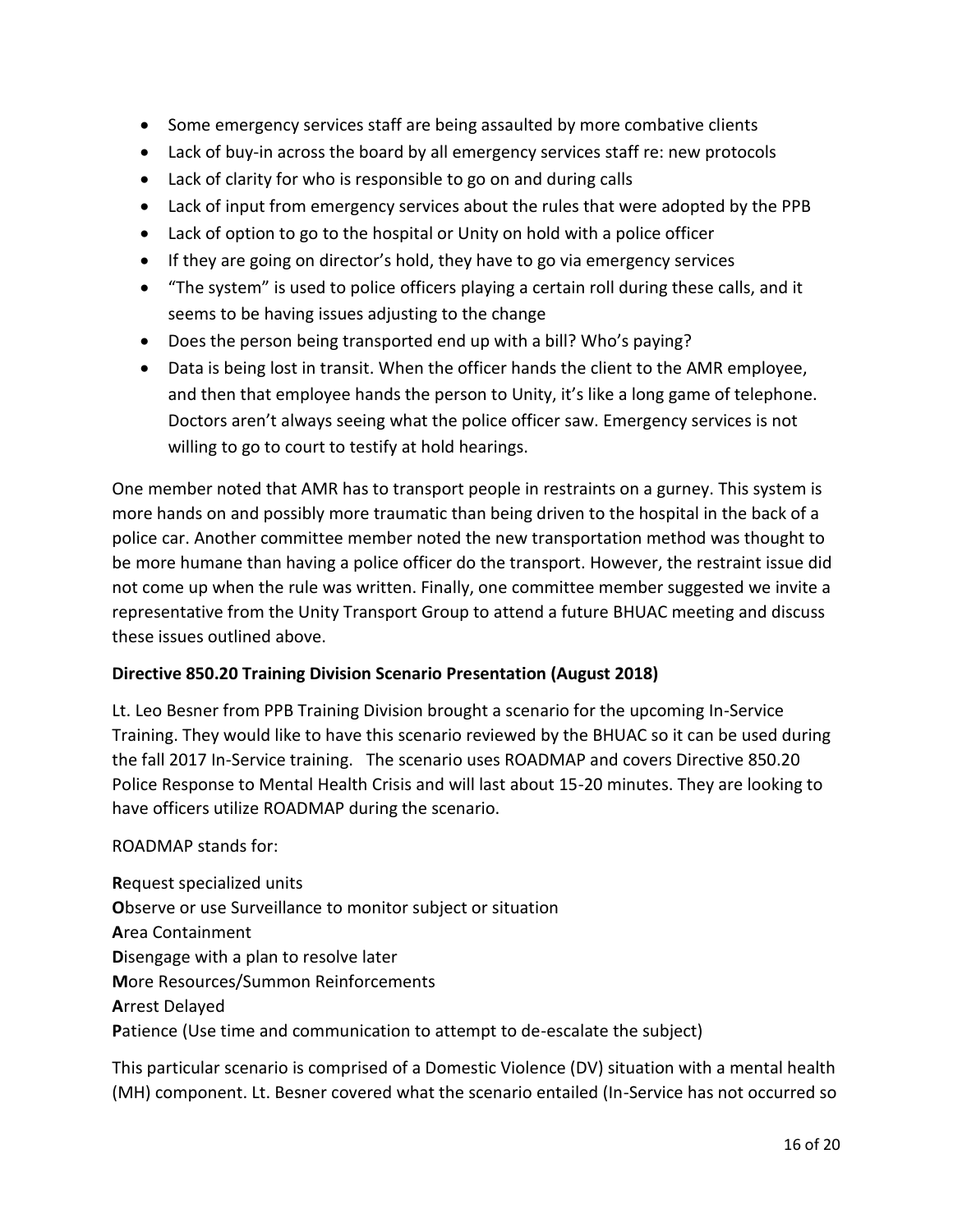the particulars of the scenario will not be released). They will be looking at the officers to see if they are using their resources such as ECIT or CIT officers.

There was discussion about whether or not having a diagnosed mental illness would be a factor in an officer's decision-making during the scenario. Lt. Besner explained how officers work their way through the scenarios and the debriefing process that follows.

# **Multnomah County Sheriff's Office: Jail Diversion Pilot Program in partnership with Cascadia Urgent Walk-In Clinic (August 2018)**

Stephanie Prybyl from the Sheriff's office gave an overview of the Mental Health Diversion (MHD) program that the Multnomah County Sheriff wants to implement in the next coming months.

The MHD model focuses on low-level misdemeanor crimes. When an individual is arrested for an offense such as Disorderly Conduct or Criminal Trespass II, and the behavior is likely attributable to mental health challenges – instead of being taken to jail, the individual in crisis may volunteer to be diverted to the MHD program for assessment and services.

This program partners with Cascadia Behavioral Healthcare. Participants will be taken to the 24-hour urgent walk-in clinic run by Cascadia instead of jail. The charges will still be reviewed by the DA, but under most circumstances, the charge would be dropped.

At the time of arrest, the officer will assess for any danger the individual may pose to self or others. The officer will run a records to check to assess the individual for eligibility criteria. Basis for exclusion includes:

- $\bullet$  felony charge(s)
- crimes against person(s)
- vehicle citation(s)
- outstanding warrants

This program will be piloted initially in the downtown Portland area and will be assessed after one year to determine its effectiveness and possibly efficacy in other areas of Multnomah County. This program does not require additional funding at this time. It is a new option for officers that furthers efforts to de-criminalize mental illness while at the same time maintaining the goal of keeping the community safe.

# **Peer Support Specialist Panel (September 2018)**

As peer support specialists, O'Nesha Cochran and Tonya Jones have had a significate impact on the systems they work in. They provided the following information about strengths, opportunities and challenges:

1) You have to be "kick-ass" advocates.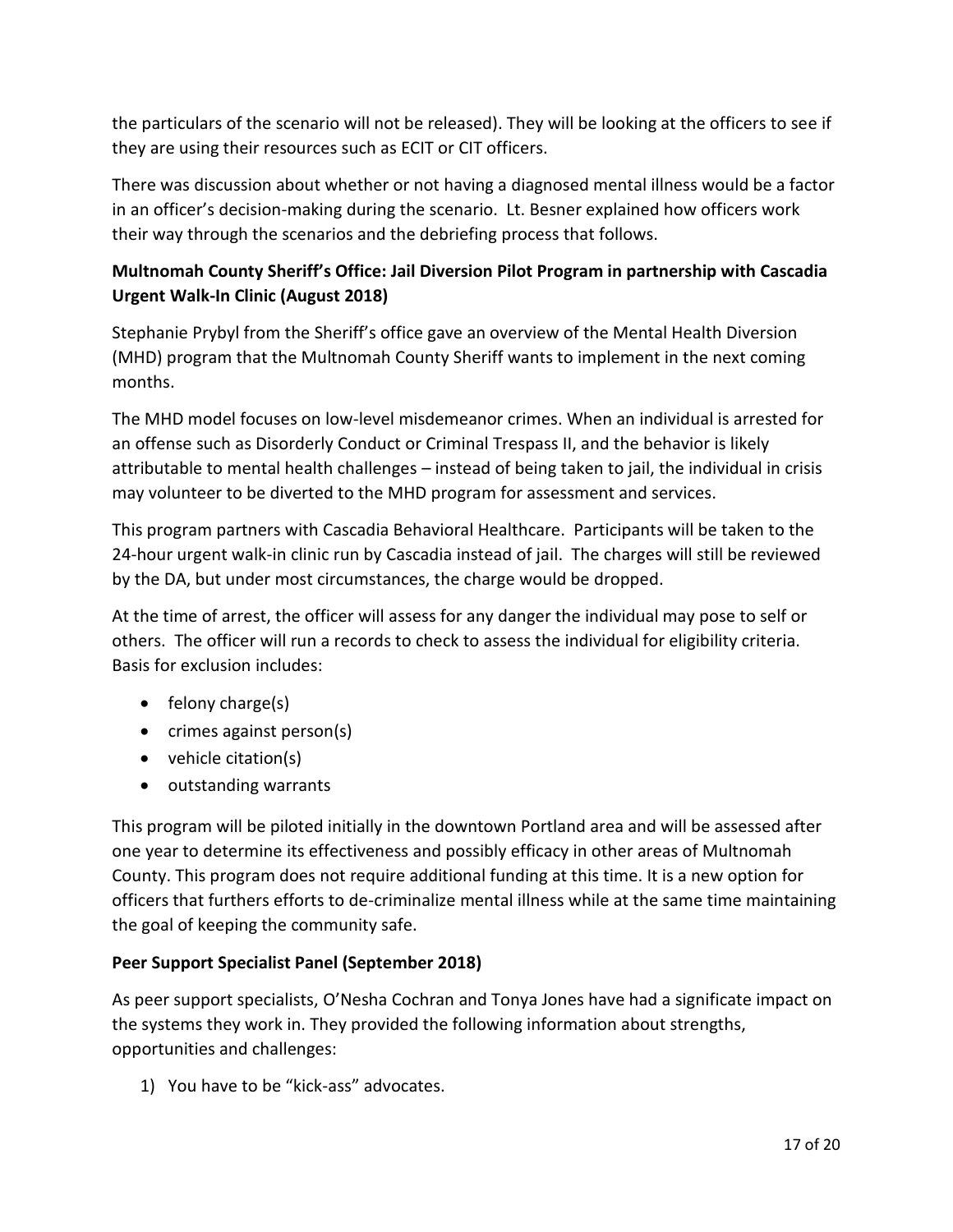- 2) Having people who champion you and know what needs to happen makes all the difference.
- 3) There needs to be someone with privilege to break down barriers.
- 4) Having a conduit to someone who is in charge matters.
- 5) Having Peers who are passionate and have the attitude needed for Peer support matters.
- 6) Peer supervision piece is KEY. There is currently an issue with the Health Authority and how payments are made, but they are working on it.
- 7) Getting peer supervisors in rural areas will be more difficult. The Health Authority is using the Peer support network for training and support of more Peers.
- 8) Have you thought of integrating the Peer program in BHU? BHU is always changing and growing and they have looked at including Peers but have not reached that point yet.

## **ECIT Officer Panel (October 2018)**

Three ECIT officers discussed their backgrounds and what drew them to becoming an ECIT officer. Following are some highlights from the discussion:

- These officers saw significant improvement in the curriculum in the last round of ECIT Training, in terms of its impact on their daily work.
- These officers have seen a significant cultural shift in the Portland Police Bureau over the last five years, with the changing focus of police work and officer attitudes about police work.
- The disengagement protocol was cited as an example of how change has occurred. Officers noted there is more focus on what is causing the issues that have brought police to the scene.
- These officers believe the voluntary aspect of the ECIT program is important as not every officer is interested in being an ECIT officer and not everyone has the skill set to do the tasks needed.
- These officers believe every officer should have the basic skills needed to be an officer in today's Bureau and noted there are many tools and resources all PPB officers receive through In-Service trainings, but being an ECIT officer takes more in-depth knowledge of the system.
- Officers spend significant time on crisis calls and believe there is an increase in the number of these calls. The increase over the last few years could be due to the increase number of houseless people living on the street or the fact that we now recognize someone is in crisis and officers are not just addressing the criminal issue.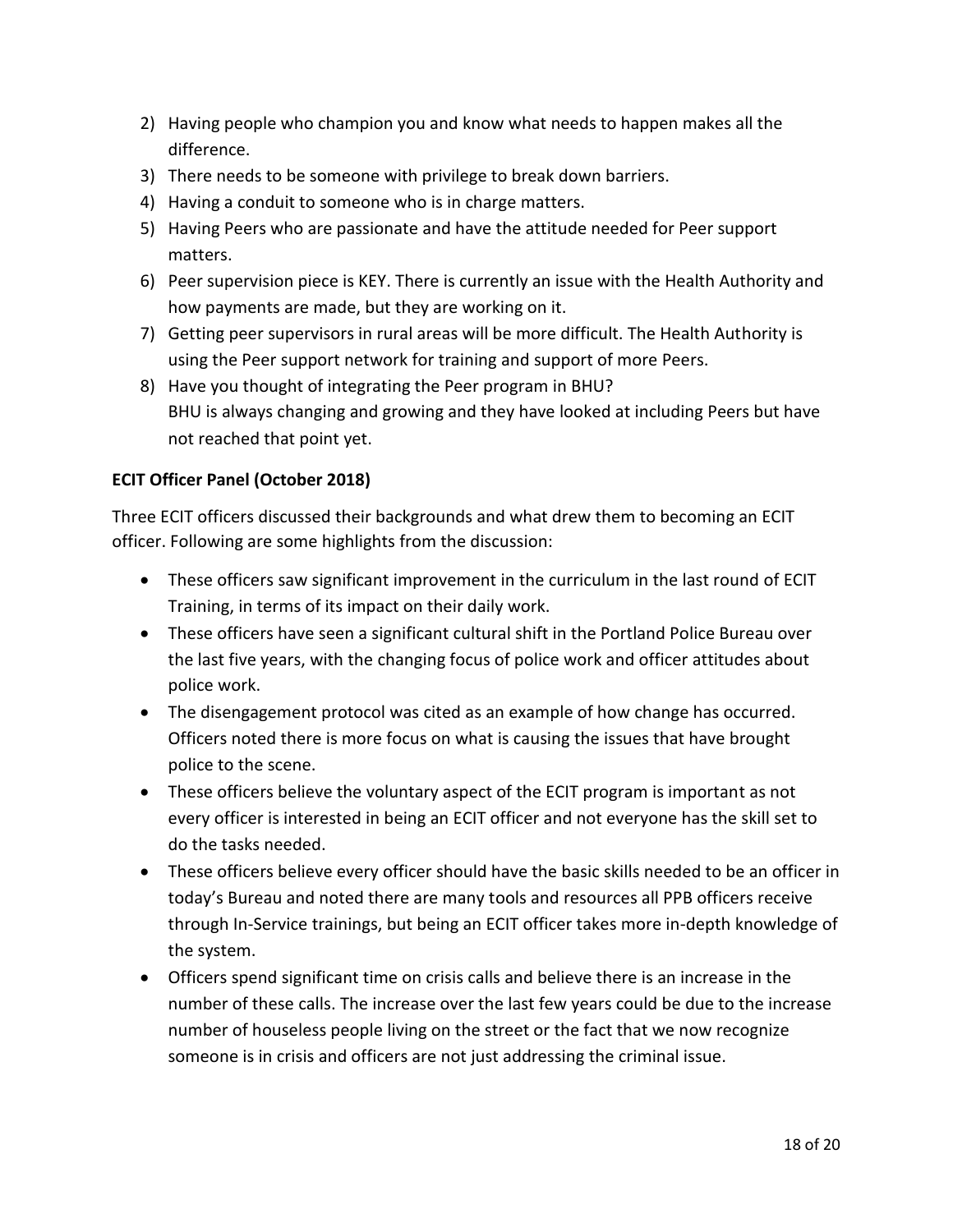- One member noticed an overall positive change in the way officers address the clientele at their mental health treatment facility.
- There was a discussion about interactions between ECIT officers and staff at mental health service provider organizations. This discussion included a conversation about expectations, rationale for why staff call for police assistance, legal limitations and restraints on the part of the officers, and ways for those interactions to go as well as possible even during difficult situations.

If an interaction with an ECIT officer is going poorly despite everyone's best effort, it is possible to request another ECIT officer if one is available or ask for a Sergeant.

- There was a discussion about the duties of ECIT officers. All ECIT officers are also street officers, and therefore are responsible for handing calls within their district during their shift. If they are on an ECIT call for 3 hours, the officers in the neighboring districts try to help, but with the current volume of calls vs. staffing ratio, the calls can stack up and response time suffers. The last class of ECIT officers helped the call load, especially on the weekends. At times there was only one ECIT officer in the City during certain shifts.
- There was a discussion about the challenges and disincentives for being an ECIT officer. There is no pay increase and there is a large increase in the amount of paperwork required of an ECIT officer. These officers agreed that keeping the voluntary nature of this program is still important for attracting the right officers with the right skills for the job. Being primary on calls and the requirement to write a report on every call with a mental health component are the biggest challenges. Many officers who are ECIT feel overwhelmed. It is also disheartening when an officer does everything possible and 3 hours later that officer sees the same person on the street again.
- One committee member asked if the proposed CSO (Community Safety Officer) program could take some of the report writing duties off the ECIT officers. Unfortunately, the officers have to cover so many data points and write reports in such detail there is no easy way for another person to write their firsthand account of what occurred.
- These ECIT officers wished the community at large understood that the police are not actually a part of the mental health system. They also noted that PPB is on the cutting edge of dealing with people in crisis but there is a large disconnect with how the public views what PPB is doing.
- These officers believe finding ways to decrease paperwork and the amount of report writing would encourage more officers to apply as well as maintain their status as an ECIT officer.
- One idea discussed is having specific cars marked as ECIT cars instead of district officers, although it was noted they would require better staffing.
- ECIT officers wear a small pin that says ECIT on it, but there is not a large badge or patch to easily identify them as such.